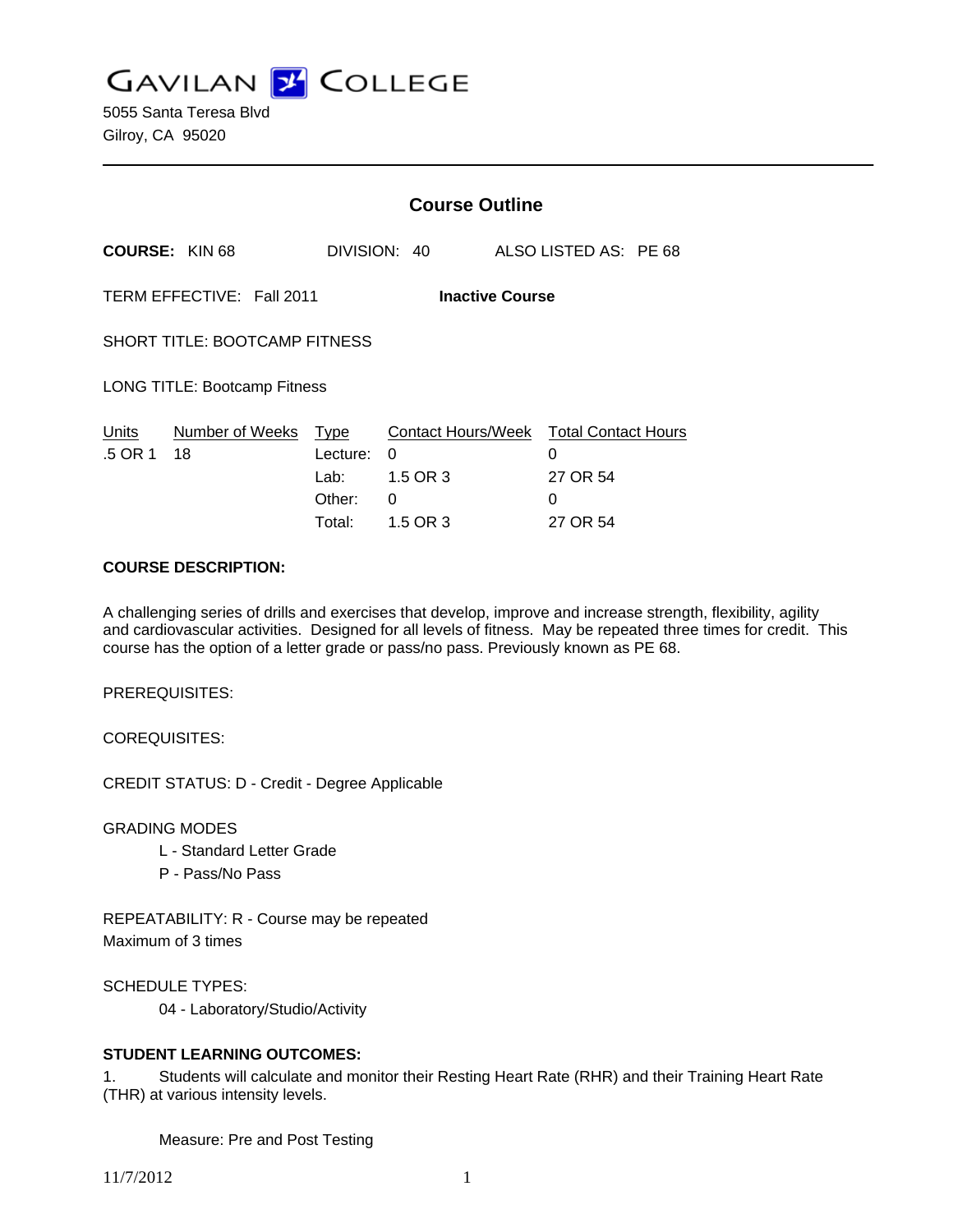PLO: ILO: 7, 2, 6 GE-LO: A1, A2 Assessment Year: Spring 2012

2. Demonstrate cardiovascular conditioning drills.

 Measure: Testing PLO: ILO: 6, 7 GE-LO: E1, A1 Assessment Year: Spring 2012

3. Demonstrate 5 upper body and 5 lower body strength exercises through the use of either body weight or resistance bands.

 Measure: Performance based PLO: ILO: 7, 2, 1, 4 GE-LO: E1, A1 Assessment Year: Spring 2012

4. Demonstrate 4 core strength exercises and 2 core flexibility exercises.

Measure: Performance

PLO: ILO: 7, 2, 1, 4 GE-LO: E1, A1 Assessment Year: Spring 2012

5. Students will perform 2 upper and 2 lower body flexibility exercises.

Measure: Demonstration

PLO: ILO: 7, 2, 1, 4 GE-LO: E1, A1 Assessment Year: Spring 2012

6. Demonstrate agility drills.

Measure: Testing

PLO: ILO: 6, 7 GE-LO: E1, A1 Assessment Year: Spring 2012

# **CONTENT, STUDENT PERFORMANCE OBJECTIVES, OUT-OF-CLASS ASSIGNMENTS**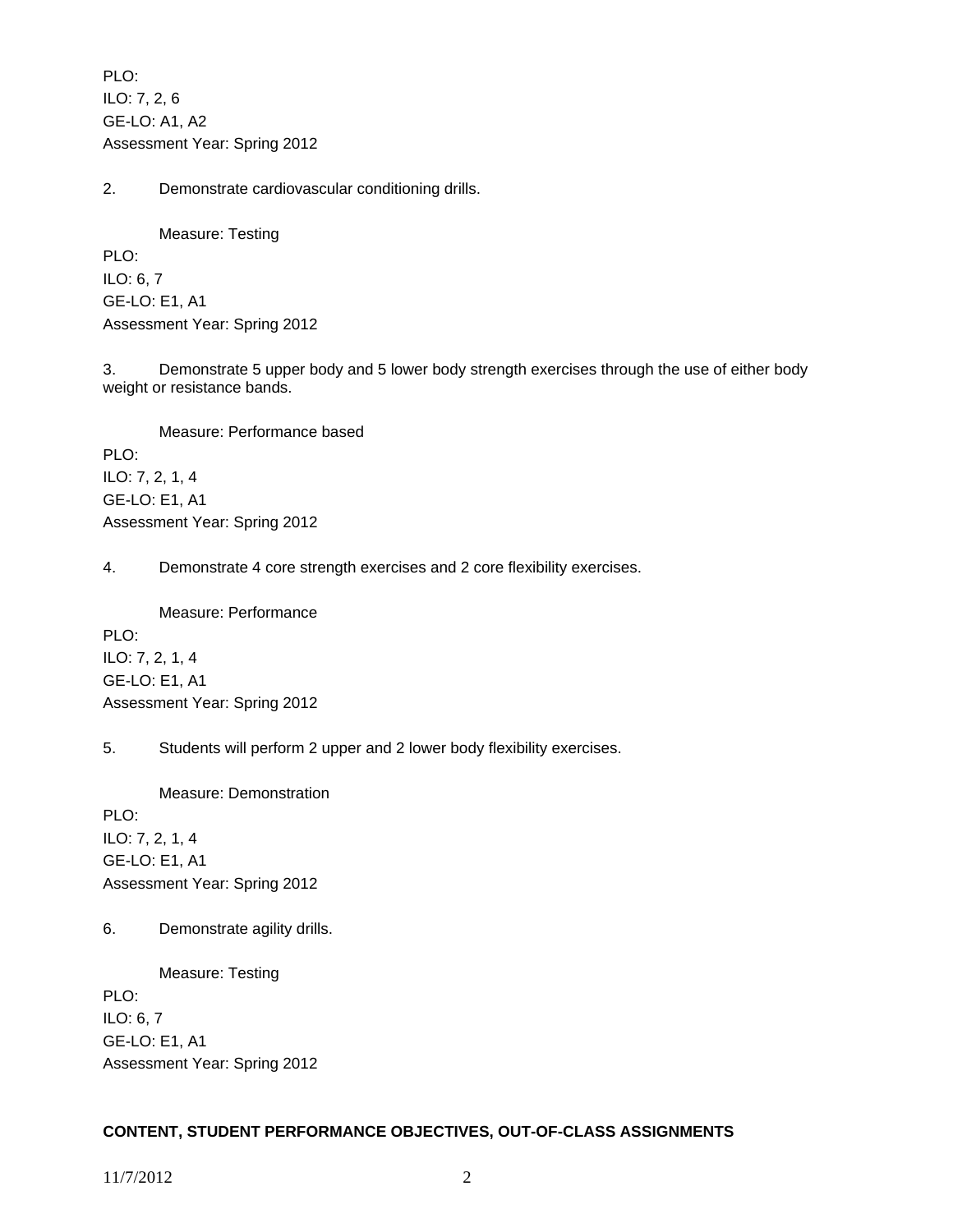#### Inactive Course: 09/26/2011

CONTENT: Students who repeat the class will have the opportunity to learn additional exercises designed to improve their strength, agility, and flexibility. They can also improve their cardiovascular fitness level by increasing the number of repetitions of each exercise and increasing their THR.

### 1.5 - 3 Hours

CONTENT: Introduction to class, including course syllabus, course expectations, grading, and attendance policies. Appropriate attire will be discussed. Fitness assessments will be conducted (cardiovascular, upper body, lower body, and core strength).

SPO: Students will participate in fitness assessments.

### 3 - 6 Hours

CONTENT: Agility and cardiovascular drills will be introduced. Conditioning. Teach students how to determine Resting Heart Rate (RHR) and calculate appropriate Training Heart Rate (THR). Agility and cardiovascular drills will continue.

SPO: Students will be able to demonstrate the drills introduced. Students will be able to determine their RHR and calculate their THR.

### 3 - 6 Hours

CONTENT: Conditioning. Check THR. Flexibility exercises will be introduced. Continue conditioning. Upper body, lower body, and core strength drills using the weight of one's body will be introduced. SPO: Two different flexibility exercises will be demonstrated by the students. Proper technique will be utilized by the students.

#### 1.5 - 3 Hours

CONTENT: Conditioning. Strength drills will be incorporated into the conditioning routine (agility and cardiovascular).

SPO: Students will be able to demonstrate the new exercises.

# 3 - 6 Hours

CONTENT: Intervals will be introduced into the conditioning routine. Continue working on increased THR through use of interval drills. Check THR. New interval drills will also be introduced.

SPO: Students will be able to calculate the appropriate training heart rate for intervals. Students will be able to demonstrate the new exercises.

3 - 6 Hours

CONTENT: Continue exercise program. Jump roping will be introduced as a means of conditioning, both in the regular exercise program and in the intervals.

SPO: Students will participate in conditioning exercises utilizing jump ropes. Students will be able to apply these techniques in class workouts.

#### 3 - 6 Hours

CONTENT: Continue workouts. Introduce resistance bands as a component of upper and lower body strength training. Additional exercises incorporating the use of resistance bands will be introduced.

SPO: Each student will be able to perform an upper and a lower body strength exercise using the resistance band. Students will be able to demonstrate any new exercises that are introduced.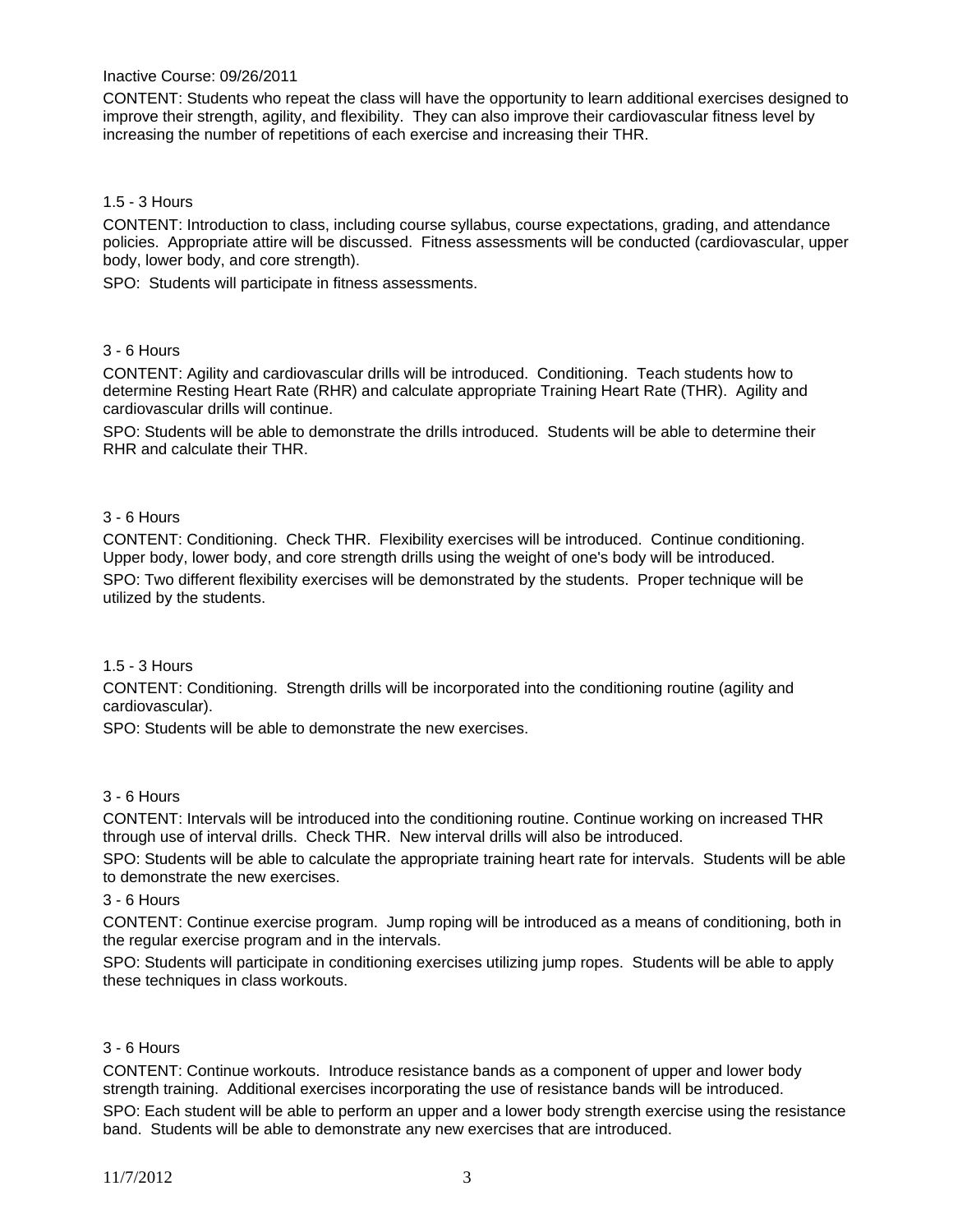3 - 6 Hours

CONTENT: Continue conditioning program. Increase intensity and duration of conditioning. Check THR. Also increase intensity and duration of strength exercises.

SPO: Students will participate in class workouts. Students will apply these techniques in class workouts.

### 4.5 - 9 Hours

CONTENT: Continue conditioning program utilizing a variety of workouts. Check THR. Complete post fitness assessment.

SPO: Students will demonstrate 5 upper and 5 lower body strength exercises during the course of the workout. During the conditioning, students will demonstrate 4 core strength exercises. They will participate in post testing.

2 Hours

Final

### **METHODS OF INSTRUCTION:**

Demonstration, small groups, stations

# **METHODS OF EVALUATION:**

This is a degree-applicable course, but substantial writing assignments are NOT appropriate, because the course primarily: Involves skill demonstrations or problem solving The problem-solving assignments required: Other: Calculate THR The types of skill demonstrations required: Performance exams Other: Pre and Post Fitness Assessment The types of objective examinations used in the course: None Other category: Class participation The basis for assigning students grades in the course: Writing assignments: 0% - 0% Problem-solving demonstrations: 5% - 10% Skill demonstrations: 30% - 50% Objective examinations: 0% - 0% Other methods of evaluation: 40% - 60%

# **REPRESENTATIVE TEXTBOOKS:**

### **ARTICULATION and CERTIFICATE INFORMATION**

 Associate Degree: GAV E1, effective 201170 CSU GE: CSU E1, effective 201170 IGETC: CSU TRANSFER: